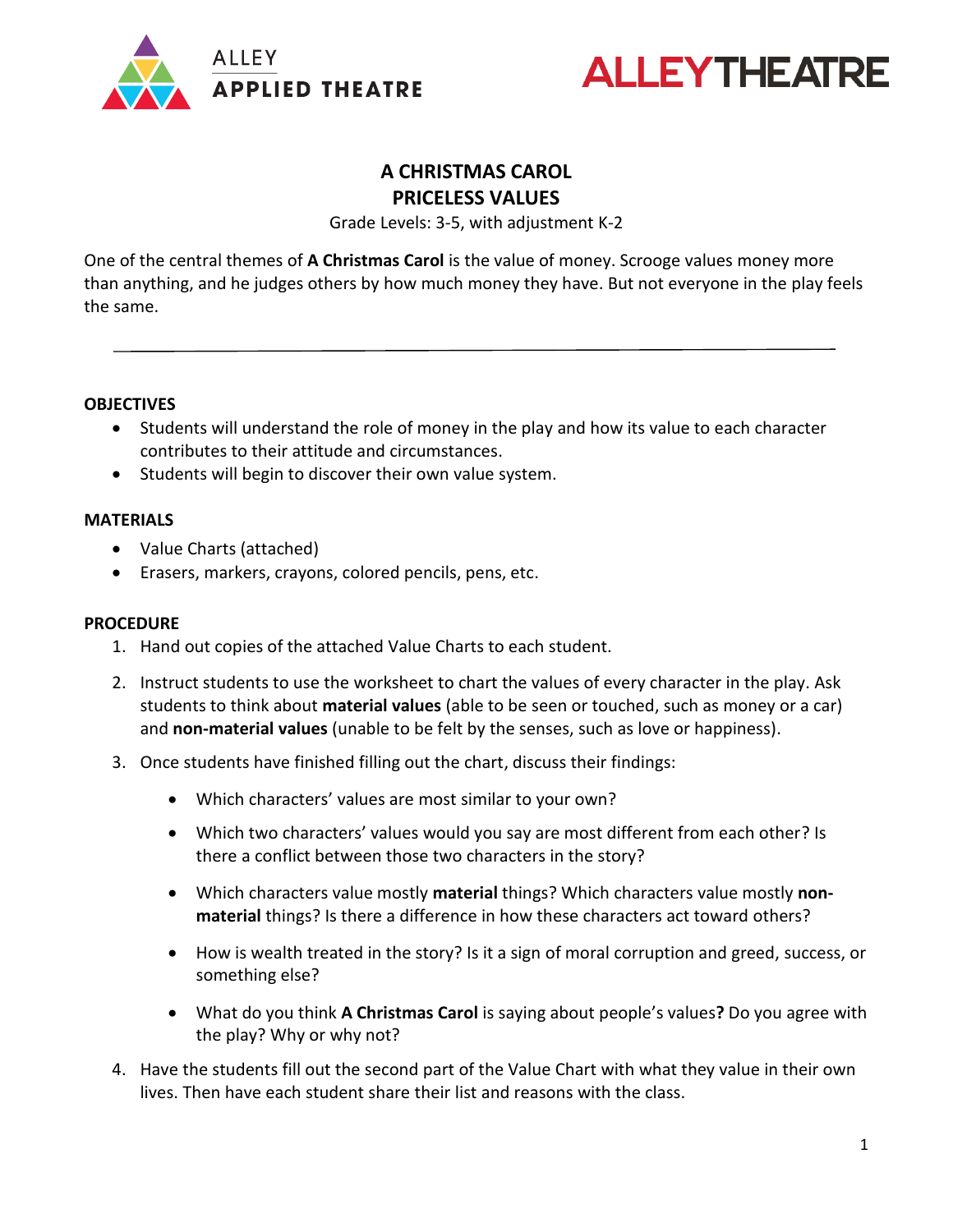# **A CHRISTMAS CAROL VALUE CHART**

| <b>Character</b>                        | Value |
|-----------------------------------------|-------|
| Scrooge<br>at the start of the play     |       |
| <b>Bob Crachit</b>                      |       |
| Fred                                    |       |
| <b>Tiny Tim</b>                         |       |
| <b>Jacob Marley</b><br>before his death |       |
| Mr. Fezziwig                            |       |
| <b>Belle</b>                            |       |
| Scrooge<br>at the end of the play       |       |